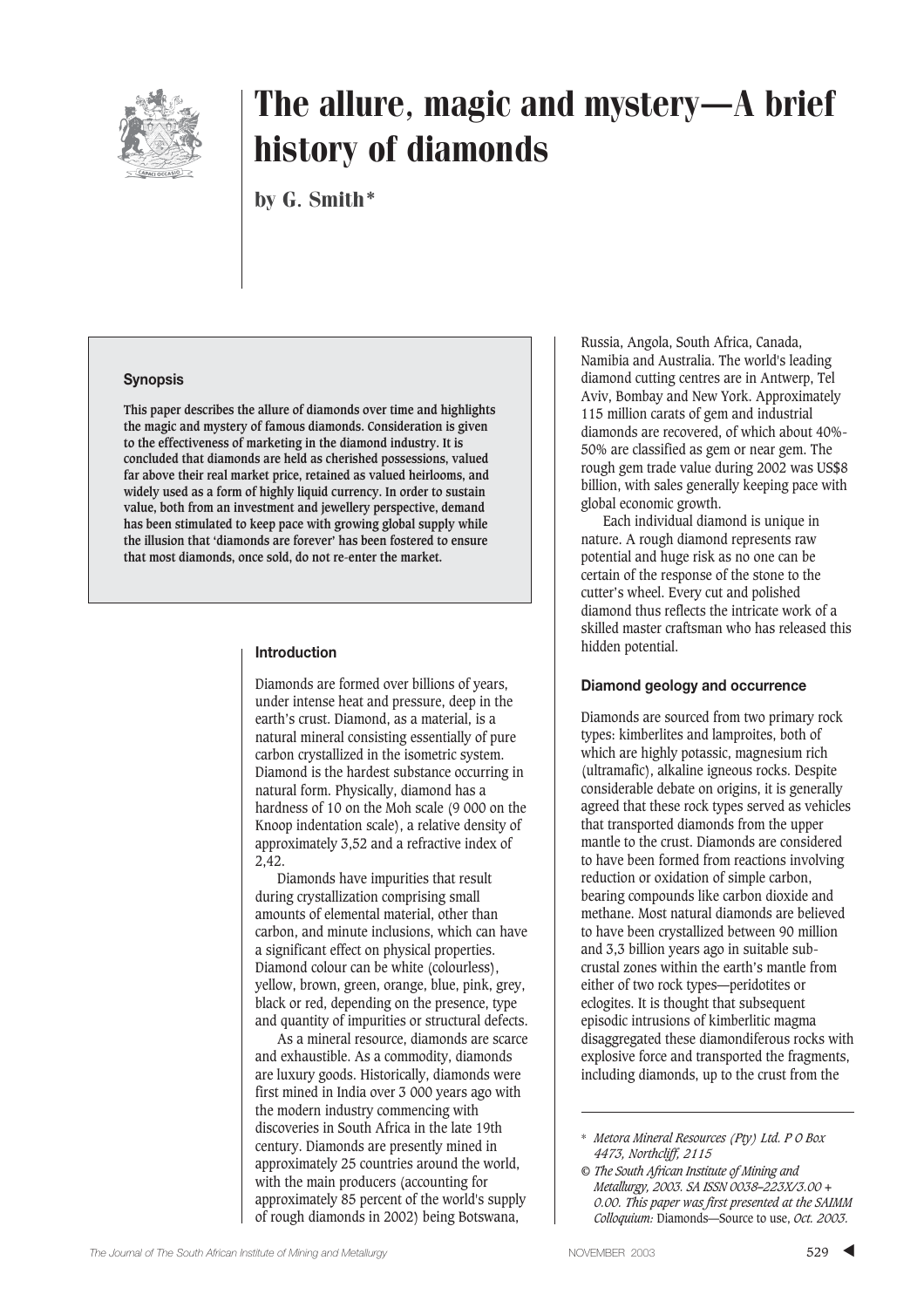## The allure, magic and mystery—A brief history of diamonds

deeper lying mantle. Disaggregation of these diamondbearing fragments yielded indicator minerals such as red garnet, olivine, chrome-diopside, chromite and orthopyroxene, in the case of peridotite, and orange garnet and clinopyroxene from eclogite.

Not all kimberlitic rocks contain diamonds as the intrusions may not have passed through diamond-bearing zones; diamonds may have been displaced during transport or re-assimilated depending on intrusion rate. It is likely that geothermal gradient had an impact on diamond survival during transportation; diamondiferous kimberlites tend to be in regions underlain by the older Archaen craton. The probability of finding an economic diamond occurrence in kimberlites is estimated to be about 1:200.

Kimberlite and lamproite, generically known as kimberlites, were intruded into the earth's crust as pipes (diatreme) and fissures (dykes or sills). Diamonds eroded from kimberlites and transported by rivers (ancient and recent) have been concentrated in alluvial deposits. Alluvial deposits commonly yield a high concentration of gem quality diamonds, which can be ascribed to the natural attrition of fractured or highly included stones during transportation. Diamonds that are ultimately transported by rivers to the coast occur in littoral and marine deposits extending from above the current shoreline to the edge of the continental shelf.

#### **History**

The name diamond arises from a Greek root of 'adamas' meaning unconquerable and indestructible. Diamonds have been a source of fascination for centuries. They are the hardest and most brilliant of all precious stones and have throughout history been a symbol of status, power, wealth, love, spirit and magical power.

Diamonds have been sought the world over, fought over, worshipped and used to cast love spells. Throughout history, they have been portrayed as magical objects of desire, protecting the wearer from harm, bringing good luck, embodying celestial spirits, and endowing the wearer with charm and the ability to attract others.

Diamonds have held a special allure for royalty, with monarchs and their cohorts competing with one another for possession of renowned gems, often using them as instruments of diplomacy. Until the 15th century only kings wore diamonds as they were considered a symbol of strength, courage and invincibility. Some went into battle wearing heavy leather breast plates studded with diamonds and other precious stones as it was believed that the wearer was thus imbued with supernatural powers as diamonds were considered to be fragments of stars and the teardrops of the gods.

During the Middle Ages more attention was paid to the value of diamonds, rather than the mystical powers surrounding them. Due to the heightened public awareness of the value of diamonds, mine owners perpetuated myths that diamonds were poisonous. This was to prevent the mineworkers swallowing the diamonds in an attempt to smuggle them out of the mines. The popularity of diamonds surged during the Middle Ages, with the discovery of many large and famous stones in India, such as the Koh-i-Noor and the Blue Hope.

Over the centuries, diamonds have been associated with romance and legend and have developed unique status as the ultimate gift of love. It was said that Cupid's arrows were tipped with diamonds with a magic that nothing else could equal. The Greeks believed the fire in the diamond reflected the constant flame of love. It wasn't until 1477, when Archduke Maximilian of Austria gave a diamond ring to Mary of Burgundy, that the diamond engagement ring was introduced. At that time diamonds were considered talismans or charms that could enhance the love of a husband for a wife. From this time forward, the royal tradition of giving a diamond engagement ring began to be embraced by people around the world. Placing the ring on the third finger of the left hand dates back to the early Egyptian belief that the vena amors, vein of love, runs directly from the heart to the tip of the third finger.

The cutting of diamonds into the complex faceted forms we now associate with these gems is actually a relatively recent practice. For centuries, rough diamonds were kept as talismans, and often not worn at all, though natural octahedral stones were sometimes set in rings. A Hungarian queen's crown set with uncut diamonds, dating from approximately l074, is perhaps the earliest example of diamond jewellery. We know that the royalty of France and England wore diamonds by the 1300s. In sixteenth century England, fashionable lovers etched romantic pledges on window-panes with the points of their diamond rings, known as scribbling rings.

The earliest record of diamond polishing (with diamond powder) is Indian, and probably dates from the fourteenth century. There are also contemporary references to the practice of diamond polishing in Venice. The earliest reference to diamond cutting is in l550 in Antwerp, the most important diamond centre of the period, where a diamondcutters' guild was established.

Indian diamonds reached Venice by two Mediterranean routes: the southern route was by way of Aden, Ethiopia and Egypt, and the northern route was through Arabia, Persia, Armenia and Turkey. Following the discovery of the Cape sea route to India by the Portuguese, Antwerp flourished as a diamond centre, as the city was well situated to receive vast supplies of rough diamonds from Lisbon as well as from Venice.

After Spanish attacks on Antwerp in1585, many diamond cutters relocated to Amsterdam. The Netherlands, with its liberal civil policies, attracted diamond craftsmen (including many Jews) who were fleeing religious persecution in Spain, Portugal, Germany and Poland, and the cutting industry flourished.

In the late1600s, as the English fortified their interest in India, which was still the world's central diamond source, London became an important cutting centre. Later, London became the primary world market of diamond rough. Today, there are cutting centres all over the world, most notably in Belgium, Indian, Israel, South Africa and the USA.

#### **Famous diamonds through history**

There are a small number of diamonds in existence which, either on account of their size, beauty, ancient associations or current history, create a special interest. These famous diamonds often have complex and even controversial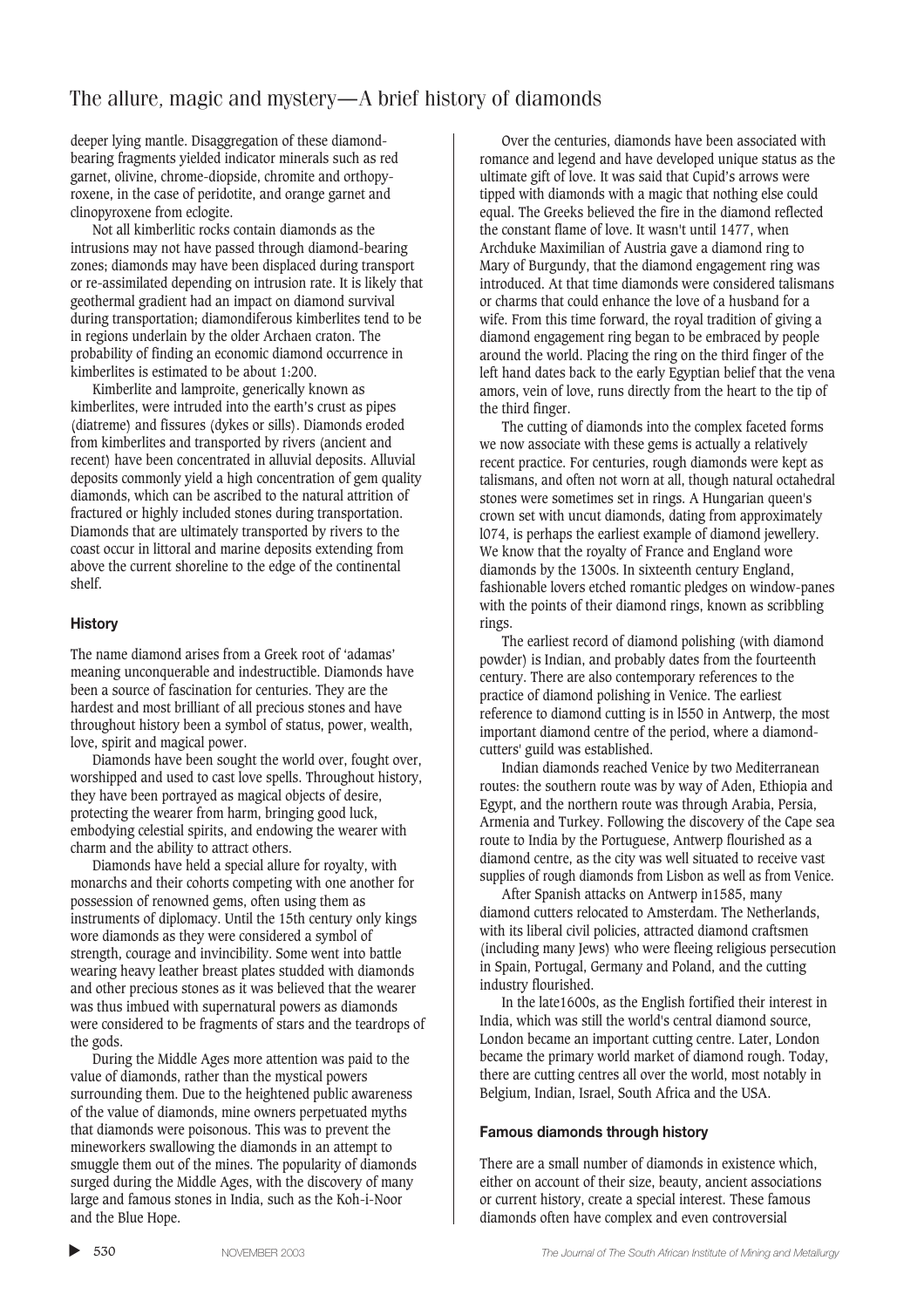## The allure, magic and mystery—A brief history of diamondsValue added blasting

histories because of the secrecy and legend associated with them. The older famous diamonds of large size and enormous value, which are known by special names, tend to come from India. From about the middle of the eighteenth century large stones were discovered in Brazil and later South Africa, and have entered the realms of mystery and legend. The market value of these large, rare stones is astounding and they usually find a place among the crown jewels of different countries, rarely entering the possession of private individuals, except in the case of wealthy collectors.

#### *The Star of Africa*

At 530,20 carats, the Star of Africa (Cullinan I) diamond is the largest cut diamond in the world. Pear-shaped, with 74 facets, it is set in the royal sceptre (kept with the other crown jewels in the Tower of London). It was cut from the 3 106 carat Cullinan, the largest diamond crystal ever found. The Cullinan was recovered in South Africa in 1905 at the Premier Mine.

The Cullinan was cut by Joseph Asscher and Company of Amsterdam, who examined the enormous crystal for around six months before determining how to divide it. It eventually yielded the Star of Africa, the Lesser Star of Africa (Cullinan II – 317,40 carats), seven other major stones, and 96 smaller brilliant-cut stones of nearly flawless clarity. The principal diamonds are mounted in the British crown jewels. When the Cullinan was first discovered, certain signs suggested that it may have been part of a much larger crystal, but no discovery of the 'missing half' has ever been authenticated.

#### *The Excelsior*

The Excelsior is probably the second largest stone ever found at 995,2 carats. A high-clarity, blue-white stone, it was found in l893 by a South African mine worker who picked it out of a shovelful of gravel, hid it from his overseer and delivered it directly to the mine manager. As a reward he received £500 and a horse equipped with saddle and bridle!

The name Excelsior, meaning 'higher', came from the stone's original shape—flat on one side and rising to a peak on the other. It was cut into 21 diamonds, the largest being 69,80 carats. The diamonds were sold to undisclosed parties. The Excelsior 1 was purchased in 1996 by Robert Mouawad. A smaller, 18 carat marquise stone cut from the Excelsior was displayed at the l939 World's Fair by De Beers.

#### *The Great Mogul*

Probably the largest Indian diamond, the Great Mogul, has an obscure history. It was first described by Jean Baptiste Tavernier following his legendary trips to the Orient, as being egg shaped and weighing about 280 carats. The rough stone was alleged to have been found at Kollur and to have weighed about 787 carats. Named after Shah Jehan, who built the Taj Mahal, its current whereabouts is not known, and it may no longer exist as a single large stone. It has in the past been confused with several other famous diamonds. The Koh-i-Noor may be part of the Great Mogul, the Great Mogul itself, or a recut version.

#### *The Koh-i-Noor*

According to some sources, the Koh-i-Noor diamond was found in the Godavari River in central India 4 000 years ago. The name of this diamond means 'Mountain of Light' and its

history, dating back to1304, is the longest of all famous diamonds. It was captured by the Rajahs of Malwa in the sixteenth century by the Mogul, Sultan Babur, and remained in the possession of later Mogul emperors. It may have been set in the famous Peacock Throne made for Shah Jehan. After the break-up of the Persian Empire the diamond found its way back to India. It may have travelled to Afghanistan with a bodyguard of Nadir Shah, who fled with the stone when the shah was murdered, to be later offered to Ranjit Singh of the Punjab in exchange for military help. After fighting broke out between the Sikhs and the British, The East India Company claimed the diamond as a partial indemnity, and then presented it to Queen Victoria in 1850. The jewel was displayed at the Great Exhibition of 1851 where it was thought to display insufficient fire and it was decided to recut it from its original Indian form. The cutting reduced the stone from 1 986 carats to 108,93, but did not add much to the stone's brilliance, and it is considered that the historical value of the diamond was diminished by the cutting. It was first worn by the Queen in a brooch. It was later set in the state crown, worn by Queen Alexandra and Queen Mary, and 1937 it was worn by Queen Elizabeth for her coronation. It is kept in the Tower of London, with the other crown jewels.

#### *The Darya-i-Nur*

The Darya-i-Nur is a flawless, transparent pink stone, estimated at 175 to 195 carats. It is the largest and most remarkable gem in the crown jewels of Iran, and was one of the spoils of Persia's attack on Delhi in l739. It is now set in a gold frame with other diamonds, topped by a crown bearing lions with ruby eyes, holding scimitars. It was worn by the last Shah of Iran for his coronation in l967.

#### *The Hope*

The ironically named Hope diamond (named for its purchaser, Henry Thomas Hope), a 44 carat blue diamond set as a pendant with sixteen white diamonds, may have had a long and illustrious history before it became associated with a run of bad luck for its owners. It is thought to be a part of the famous Blue Tavernier diamond, brought to Europe from India in l642. The Blue, purchased by King Louis XIV who had it cut to 67,50 carats from 112 carats to bring out its brilliance, was officially designated the 'blue diamond of the crown'. The diamond was stolen during the French Revolution, and a smaller diamond of similar colour was sold in l830 to Hope, an English banker.

After inheriting the diamond, Hope's son lost his fortune. It was eventually acquired by an American widow, Mrs. Edward McLean, whose family then suffered a series of catastrophes: her only child was accidentally killed, the family broke up, Mrs McLean lost her money, and then committed suicide. When Harry Winston, the New York diamond merchant, bought the stone in l949, many clients refused to touch the stone. This diamond fluoresces with a unique reddish colour when exposed to ultraviolet light and is on display at the Smithsonian Institute in Washington.

#### *The Regent Diamond*

Found on the Kistna River, India in 1701, this 410 carat stone was originally known as the Pitt diamond. The diamond was sold to Thomas Pitt who sent it to England to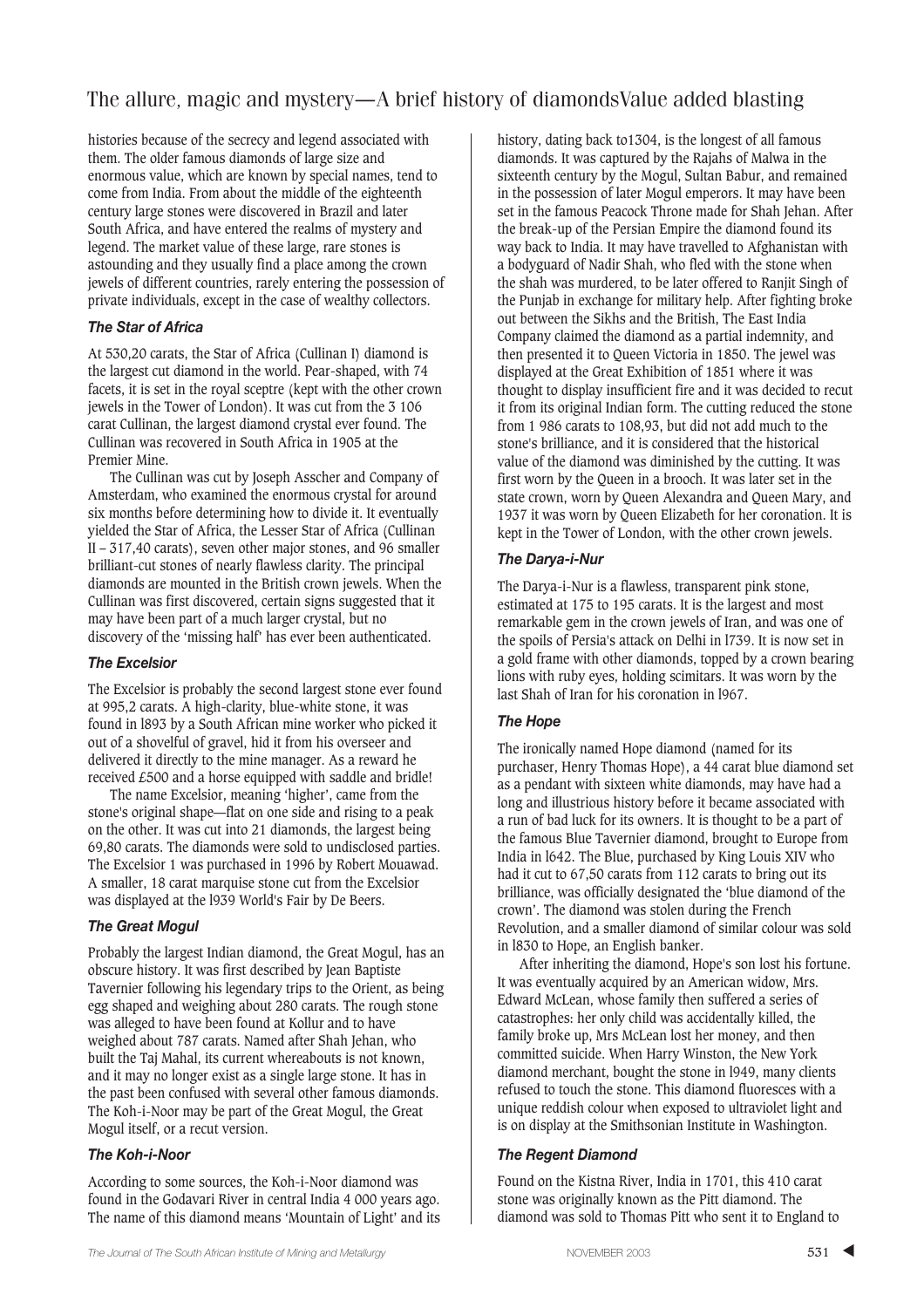## The allure, magic and mystery—A brief history of diamonds

have it cut and polished to a cushion shaped diamond of 140 carats. In 1717 it was sold to the Duke of Orleans, regent of France, from which it gets the name Regent. The royals used the stone in many ways, including setting it in the crown of Louis XV, as a hair ornament of Queen Marie, and as an adornment in the hat of Marie Antoinette. After the French Revolution the stone was set in the hilt of Napoleon Bonaparte's sword. Napoleon's wife, Marie Louisa, carried the stone back to Austria upon his death. Later her father returned it to the French crown jewels and it remains in the French Royal Treasury at the Louvre.

#### *The Sancy Diamond*

The Sancy is a 55 carat diamond believed to have come from India and named in the 16th century after Seigneur de Sancy, a French ambassador to Turkey. This pale yellow stone that fluoresces yellow and pink, has become one of the most famous diamonds in history. The Sancy Diamond has been loaned to the French kings, Henry III and Henry IV, sold to the English king, James I, and travelled to Paris by way of James II. It has been used to raise money for war, lost during a battle, bought by a cardinal, willed to the French crown and stolen in a great heist of the French crown jewels. Later it was a part of the Napoleon court, purchased by a Bombay merchant, shown at the 1867 Paris Exhibition, finally making its way in 1906 to America's Lady Astor as a wedding tiara. In 1978, the Astor family sold the Sancy Diamond, returning it to France again. It is now housed in the Louvre.

#### *The Taylor-Burton Diamond*

This 69,42 carat pear shaped diamond, cut from a rough stone weighing 240,8 carats, was recovered in the Premier Mine in 1966. In 1969 the diamond was auctioned and purchased by Cartier Inc at a record price of \$1 050 000. Subsequently the diamond was bought by Richard Burton, for Elizabeth Taylor, and named the Taylor-Burton. The stone was displayed at Cartier's with crowds of up to 6 000 people a day flocking to view the stone! The stone was sold in 1978 for \$5 000 000 and has had several owners since then.

#### *The Centenary Diamond*

Discovered at the Premier Mine, in July 1986, the Centenary diamond weighed 599,10 carats in the rough. Together with a small select team, master cutter Gabi Tolkowsky took almost three years to complete its transformation into the world's largest modern-cut, top-colour, flawless diamond. Possessing 247 facets, the aptly-named Centenary diamond weighs 273,85 carats, and is only surpassed in size by the 530,20 carat Great Star of Africa and the 317,40 carat Lesser Star of Africa, both of which are set into the British crown jewels. The Centenary Diamond was unveiled, appropriately at the Tower of London, in May 1991.

#### *The Kimberley*

Originally a 490 carat rough, this champagne coloured stone named after the Kimberly Mine in South Africa, was cut to 70 carats in 1921 and to its current emerald shape in 1958. The Kimberly was widely exhibited until it was sold to an undisclosed collector from Texas in 1971.

#### *The Star of Sierra Leone*

The third largest diamond to be recovered to date at 968,80 carats was eventually cut into seventeen exquisite individual diamonds, six of which are now set in the Star of Sierra Leone brooch.

#### *The Tiffany Diamond*

The largest golden diamond known today, at 128,51 carats, the Tiffany is cut in a unique cushion shape. It was given 90 facets, 32 more than the standard brilliant cut, and these extra facets give the great yellow diamond the effect of smouldering fire.

#### *The Transvaal Blue*

This 25 carat blue pear shape was cut from a rough found in the Premier Mine, South Africa. It was once owned by Baumgold Bros., but has been sold since then to an undisclosed buyer.

#### *The Jubilee Diamond*

Many gemmologists believe the 245,33 carat Jubilee is the most perfectly cut of all large diamonds. Its facets are so exact that it can be balanced on the culet point, which is less than two millimetres across.

#### *The Oppenheimer Diamond*

The 253,7 carat almost perfect yellow crystal was found in the Dutoitspan Mine, Kimberly, South Africa in 1964. It was acquired by Harry Winston, who presented it to the Smithsonian Institution in memory of the late Sir Ernest Oppenheimer of DeBeers Consolidated Mines.

#### *The Great Chrysanthemum*

This 104,15 carat pear-shaped diamond was cut from a 198,28 carat brown rough supposedly found in South Africa in 1963. Julius Cohen, a New York dealer, bought the rough and had it cut to reveal the diamond's rich golden-brown, chrysanthemum-like colour. In 1971, the diamond was exhibited at the Kimberly Centenary Exhibition in South Africa. The diamond was also shown in the Diamonds International Academy Collection at the Diamond Pavilion in Johannesburg in 1965.

#### *The Idol's Eye*

The flattened pear shaped 70,2 carat stone, the size of a bantam's egg, was once set in the eye of an idol. Legend also tells that it was given as a ransom for Princess Rasheetah by the Sheik of Kashmir to the Sultan of Turkey who had abducted her.

#### *The Hortensia Diamond*

This peach coloured, 20 carat stone was named after Hortense de Beauharnais, Queen of Holland, who was Josephine's daughter and the step-daughter of Napoleon Bonaparte. The Hortensia has been part of the French crown jewels since Louis XIV acquired it, and is currently on display in the Louvre, Paris.

#### *The Dresden Green*

This 41 carat, almond-shaped stone is the largest applegreen diamond known. Although of Indian origin, nothing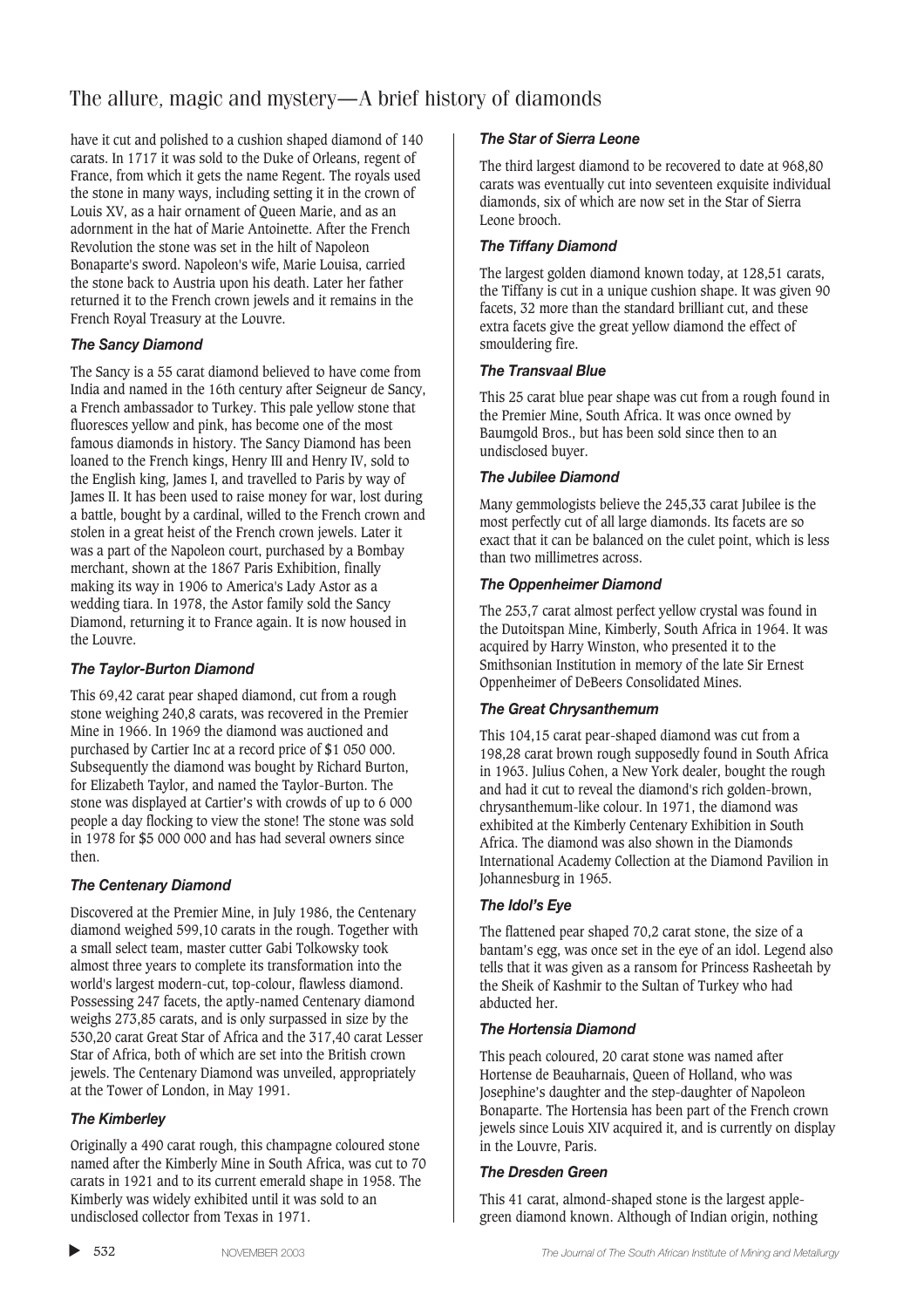## The allure, magic and mystery—A brief history of diamondsValue added blasting

was known of it until Frederick Augustus II of Saxony purchased the diamond at the Leipzig Fair in 1743 for about \$150 000. Set in an elaborate shoulder knot, the stone was exhibited with the other crown jewels of Saxony in the famous Green Vaults under the Dresden Palace. After World War II, these gems were confiscated by the Russians, but were later returned to Dresden in 1958 and are once again on display in the palace.

#### **Diamond magic**

Diamonds were once believed to hold many magical, mystical and medicinal properties, with the phosphorescence of certain diamonds being considered proof of the stone's extraordinary powers. Diamonds were thought to calm the mentally ill, and to ward off devils, phantoms and even nightmares. They were supposed to impart virtue, generosity and courage in battle, and to cause lawsuits to be determined in the wearer's favour. A house or garden touched at each corner with a diamond was supposed to be protected from lightning, storms and blight.

The ancient Indians believed that the human soul could pass through various incarnations, animating gemstones as well as plants and animals. The ancient Hindus attributed so much power to these precious stones they went so far as to place diamonds in the eyes of some of their statues.

Plato, the Greek philosopher, shared the belief that gems were living beings, produced by a chemical reaction to vivifying astral spirits. Later philosophers divided precious stones into male and female specimens, and even claimed that they could 'marry' and reproduce!

In the Middle Ages it was believed that a diamond could heal if the sick person took it to bed and warmed it with his body, breathed upon it while fasting or wore it next to the skin. A diamond held in the mouth would correct the bad habits of liars and scolds, and diamonds were worn as a talisman against poisoning.

One anecdote, written during the Dark Ages by St Hildegarde, relates how a diamond held in the hand while making a sign of the cross would heal wounds and cure illnesses. Diamonds were also ingested in the hope of curing sickness. During the early Middle Ages, Pope Clement VII unsuccessfully used this treatment in a bid to aid his recovery.

Diamond powder administered internally, however, was a legendary poison. The Turkish Sultan Bajazet (1447–1513) was perhaps murdered by his son, who slipped a large quantity of powdered diamond in his father's food. In the 16th century Catherine de Medici was famous for dealing out death by diamond powder, and Benvenuto Cellini, the famous Italian goldsmith, described an attempt on his life by an enemy who ordered diamond powder to be mixed in his salad. However the lapidary responsible for grinding the diamond filched the stone, replacing it with powdered glass (thereby saving Cellini) and proving, once again, the allure of diamonds.

The association of diamonds with poison may have been promoted to discourage the practice of stealing diamonds by swallowing them, particularly during mining.

#### **Marketing**

Diamonds are not a commodity like gold; gem diamonds are a pure luxury item with very little intrinsic value. Their worth comes largely from the perceptions of those who buy and wear them. This perception has been carefully structured, building on the glamour of history, conspicuous consumption, perceived scarcity and romanticism—all enhanced by skilful marketing.

The marketing slogan 'a diamond is forever' has become a part of modern language, a concept that in popular imagination links the symbolism of the indestructible diamond to the ideal of eternal love, as enduring as the precious stone it describes.

The popularity of diamonds as an adornment and as a symbol of enduring love is the product of a well-structured and executed marketing programme to ensure steady consumption and retention of gem diamonds. The marketing process was predicated on the concept that consumers would perceive diamonds, not merely as precious stones that could be bought or sold according to economic conditions, but rather as an inseparable part of courtship and married life. The process was initiated in the late 1930s when De Beers engaged N.W. Ayer, an advertising agency, to create a new image for diamonds among Americans. At this time the tradition of giving diamond rings for engagements in America had survived the Depression, although the demand was for smaller, poorer quality stones. The subsequent marketing initiatives have become a part of modern history, with diamonds being promoted in the motion picture industry as well as by individual stars, by royalty and by a variety of industry bodies.

Epstein reported the observations of Dr James Bossard, a Professor of Sociology at the University of Pennsylvania '…The engagement ring... is a symbol of the ability to get your man in the competitive race...It has further features that it is not too easily given (too expensive), it is visible (it sparkles), it is permanent (other things wear out), and it advertises the economic status of the giver…Large scale society makes for impersonal relations. One result of this is to place marked emphasis upon outward manifestations and visible evidence.'

The giving of diamond engagement rings has become firmly rooted in modern society and widely spread as Western values are adopted in the steady ebb and flow of globalization.

The following extract from an advertising campaign illustrates the marketing approach.

'The instant two people decide to marry is probably the most intimate and important moment of their lives. It marks the moment two become one forever. As a gift of love, diamonds evoke the romance and magic of traditions that have spanned centuries.'

#### **Conclusion**

Diamonds are held as cherished possessions, valued far above their real market price, retained as valued heirlooms and widely used as a form of highly liquid currency.

In order to sustain value, both from an investment and